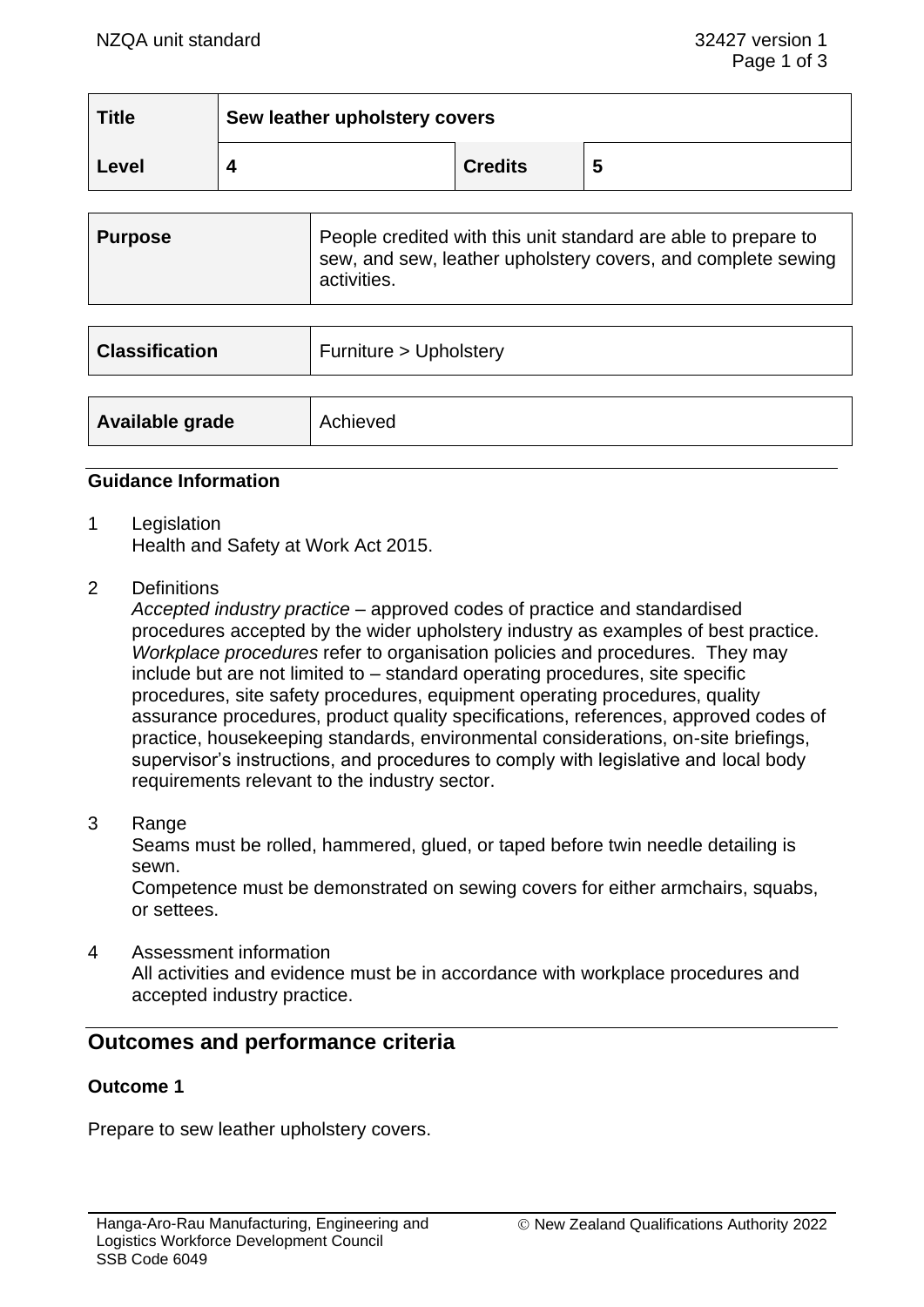### **Performance criteria**

- 1.1 Job specifications are obtained and interpreted.
	- Range item being sewn, number of items, sewing plan, seam detailing, timeframe.
- 1.2 Materials for the job are obtained in accordance with job specifications.
- 1.3 Machine is prepared in accordance with job specifications.

Range threaded, feet, needle.

1.4 Seam is sewn, and stitch size and tensions are checked and adjusted.

#### **Outcome 2**

Sew leather upholstery covers.

#### **Performance criteria**

- 2.1 Panels are sewn together, and stitch size and tensions are checked and adjusted in accordance with job specifications.
	- Range checkpoints matched, no walking of leather, even salvedge, no puckering.
- 2.2 Seam detailing is sewn in accordance with job specifications.
- 2.3 Beginning and end of seams are back tacked in accordance with job specifications.
- 2.4 Upholstery covers are sewn and completed within the specified time.

### **Outcome 3**

Complete sewing activities.

#### **Performance criteria**

- 3.1 Work area is left cleaned and clear of tools debris, and any excess material.
- 32 Supervisor is informed of completion of job.

|  | Replacement information | This unit standard, unit standard 32296 and unit standard<br>32297 replaced unit standard 25588. |
|--|-------------------------|--------------------------------------------------------------------------------------------------|
|--|-------------------------|--------------------------------------------------------------------------------------------------|